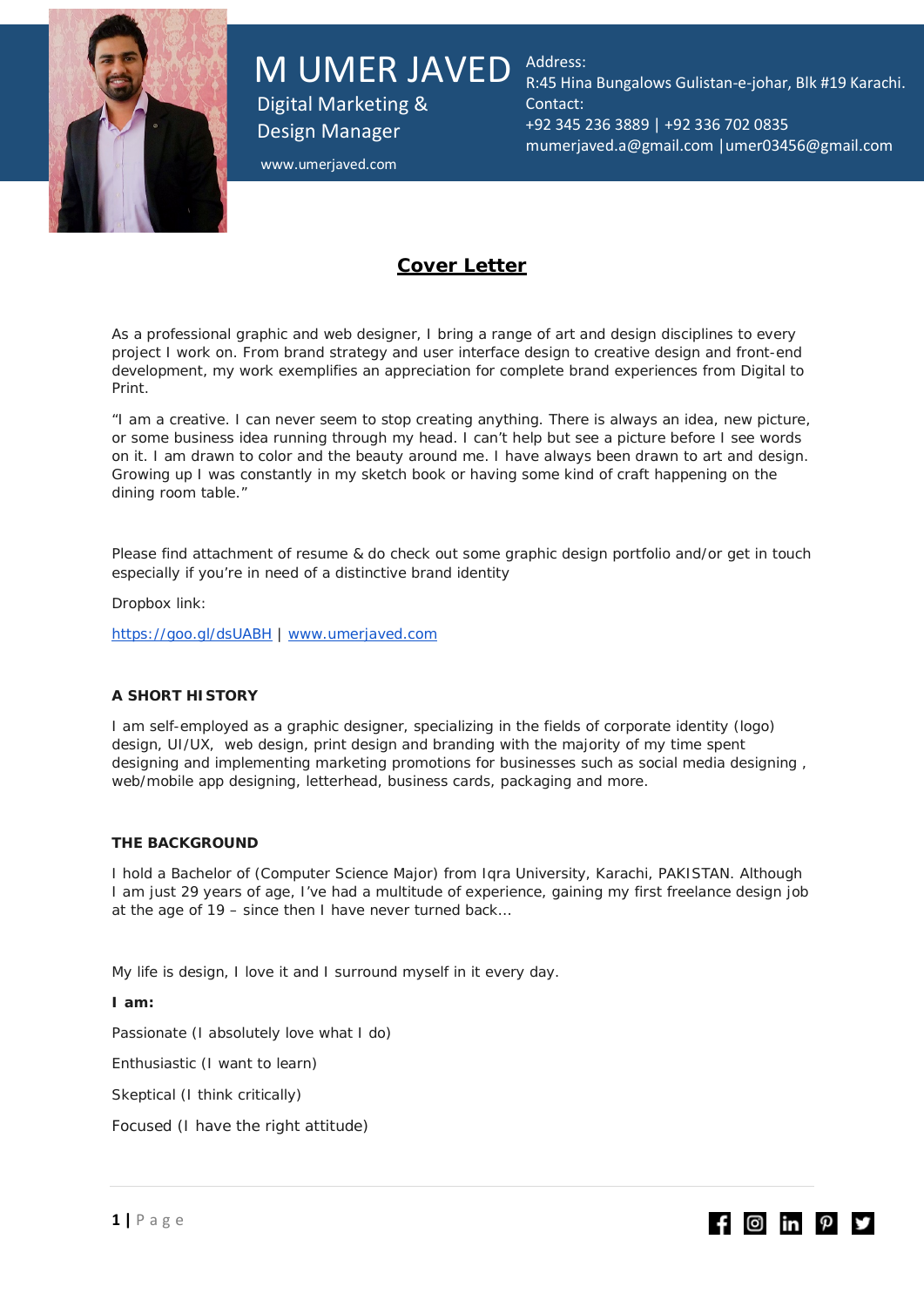## **Profile:**

The marketing manager manages the day to day marketing activities of the organization and long term marketing strategy for the company. Where I may be able to employ my skills in digital marketing and in designing media which will benefit company's clients and business.

| <u>Key Skills:</u> | Technical<br>Skills:       | <b>Graphics Designing</b><br>Animation<br>Social Media<br><b>Brandings</b> | Apps Design<br><b>Digital Marketing</b><br>Print Media<br>Corporate Event<br>Designing |
|--------------------|----------------------------|----------------------------------------------------------------------------|----------------------------------------------------------------------------------------|
|                    | <b>Software</b><br>Skills: | Photoshop<br><b>Illustrator</b><br>After Effects                           | Wordpress<br>Dreamviewer<br>MS Office                                                  |

## **Professional experience:**

## **Adamjee Life Assurance – Head Office**

**Jannuary 2019 – till date Assistant Manager Marketing**

 $f$   $\Theta$  in  $p$   $\theta$ 

## **Area of responsibilities:**

- Digital Marketing.
- Graphics for Print and Digital media.
- Animations corporate presentations.
- Managing Social Media Platforms.
- Co-ordinating marketing campaigns with sales activities.
- Creation and publication of all marketing material in line with marketing plans.
- Working closely with design agencies and assisting with new product launches.
- Maintain effective internal communications to ensure that all relevant company functions are kept informed of marketing objectives.
- Assisting Agency for Social Media Designing
- Coordination for DVC ads with Agency
- Customers Giveaways strategy
- Sponsorships handling
- Budgeting for an events
- Quarterly Newsletter Publishing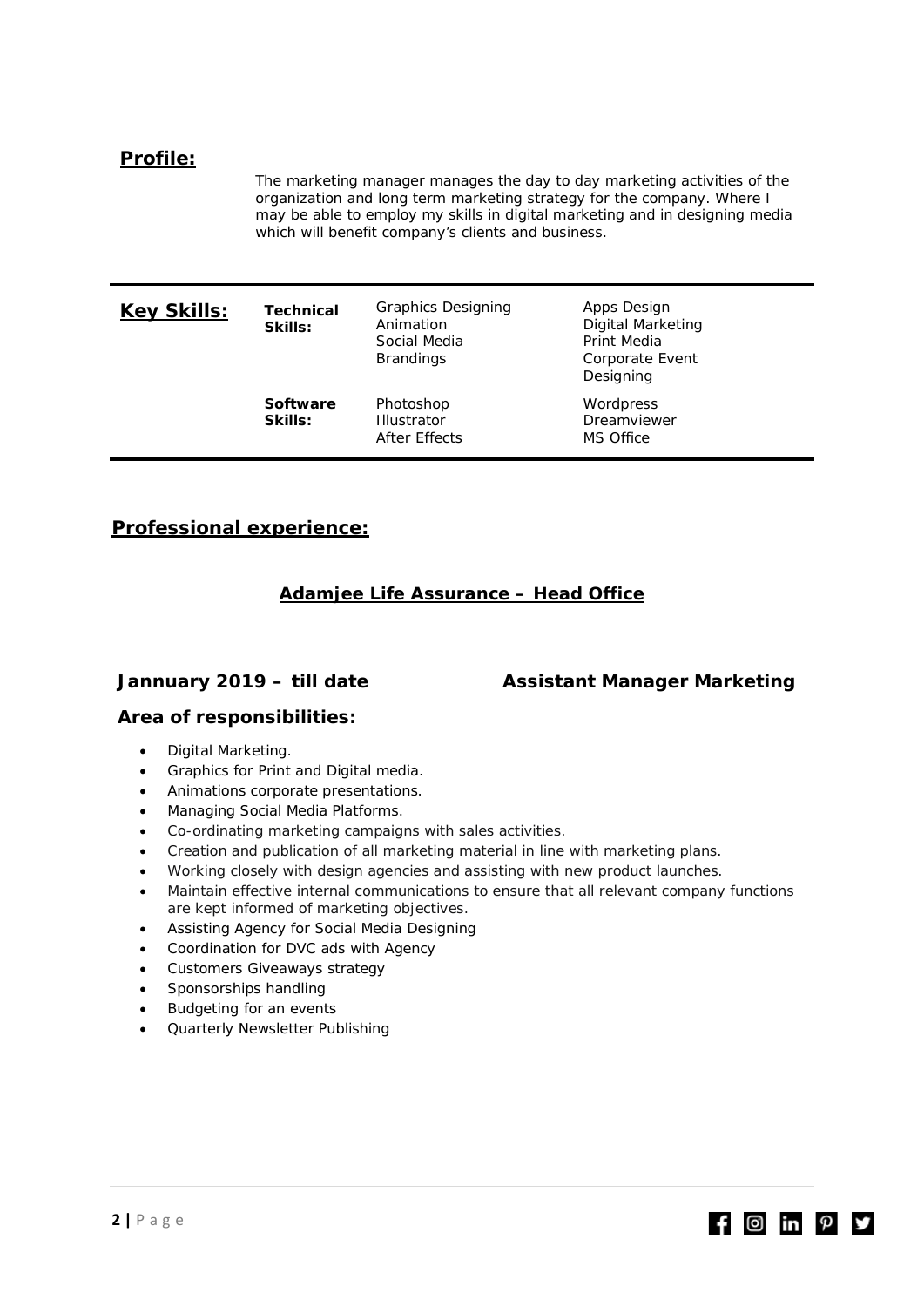## **Harley Willington**

## **April 2018 – December 2018 Community Manager**

## **Area of responsibilities:**

- Web and Mobile App designing.
- Social Media Designing
- Graphics for Print and Digital media.
- Animations corporate presentations.
- Managing Social Media Platforms.

## **GRAKOS**

## **November 2016 – March 2018 Sr. Graphic Designer**

## **Area of responsibilities:**

- Web and Mobile App designing.
- Social Media Designing
- Graphics for Print and Digital media.

## **Mind Map Communications**

## **March 2015 – September 2016 Web/Graphics Manager**

## **Area of responsibilities:**

- Web and Mobile App designing.
- Social Media Designing
- To Develop Word Press websites
- Graphics for Print and Digital media.

## **Iqra University**

## **June 2012 – February 2015 Creative Designer (Placement Dept)**

## **Area of responsibilities:**

- Event designing.
- Social Media Designing
- Stationery Designing
- Broachers , Posters & Cards

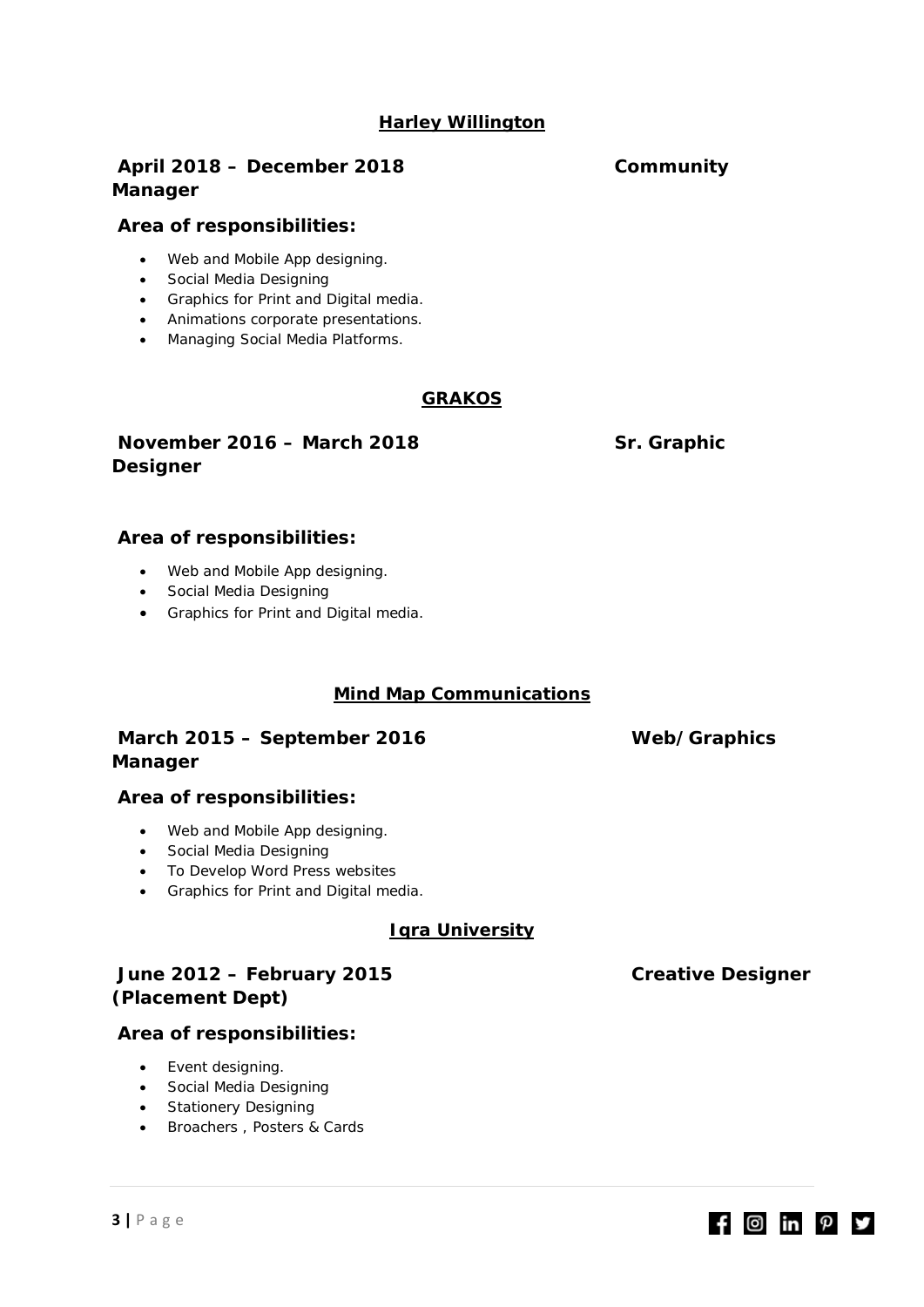# **Foreigntree Systems**

## **December 2012 – January 2015 Word press Developer & Jr. Designer**

## **Area of responsibilities:**

- To Develop Word Press websites
- Graphics for Web and Mobile Apps.

## **Education:**

**Graduation: BS(CS)** From Iqra University – 2015

## **Intermediate: Pre Engineering**

Islamia Science College – 2010

**Certification: Graphics Designing** Arena Multimedia – 2008

## **Matriculation: Science Group**

Usmania Academy - 2008

## **Personal Info:**

- Father's Name: Javed Ahmed
- Date of Birth: 23 August 1990
- Gender: Male
- Place of Birth: Lahore
- Nationality: Pakistani
- Marital Status: Single

## **Portfolio Links:**

**www.umerjaved.com | [Dropbox](https://www.dropbox.com/sh/am9malhrkw9nbtw/AAB6u1cOwxNTE6w8e6v89xYqa?dl=0)**

- 
- 
- 
- 
- 

 $f$   $\Theta$  in  $p$   $\theta$